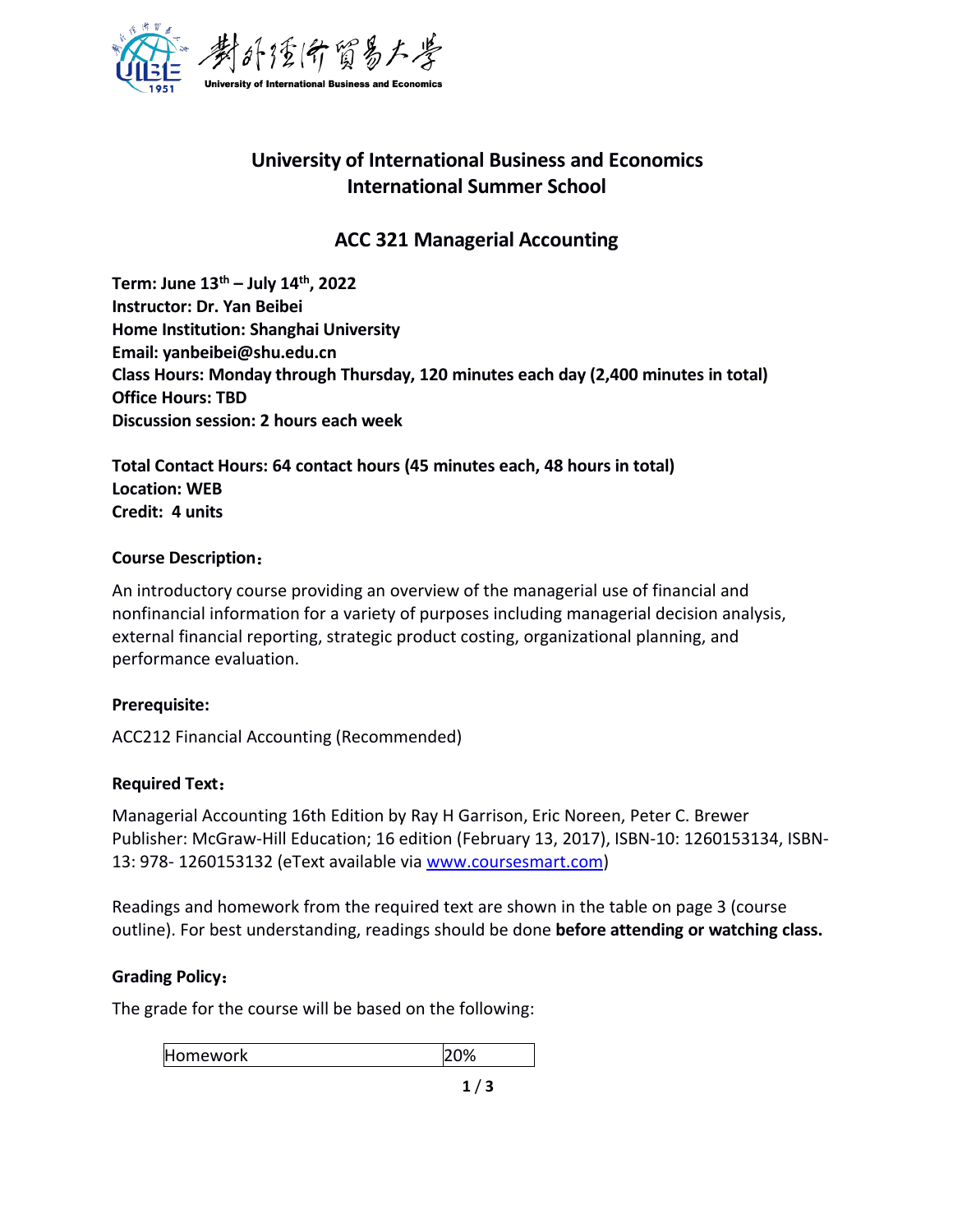

| Midterm Exam | 30% |
|--------------|-----|
| Final Exam   | 50% |

## **Grading Scale**:

Assignments and examinations will be graded according to the following grade scale:

|    | 90-100 | ∪⊤ | 72-74    |
|----|--------|----|----------|
| А- | 85-89  |    | 68-71    |
| B+ | 82-84  | c- | 64-67    |
|    | 78-81  |    | 60-63    |
| в- | 75-77  |    | below 60 |

Curve may be used if appropriate.

#### **Homework:**

Homework assignments are shown on last page and should be done before each class. The week's homework is due for grading Friday 9am Beijing Time via Blackboard. Grading of homework will be on effort not correctness (i.e., if all questions are attempted you get full points). However, **homework must be done individually**. Typed or written (if tidy and readable) homework is OK.

#### **Exams:**

All exams will be held via Blackboard and are 'open book'. Calculators may be used and all course materials. However, no internet searching or collaboration is allowed. Exams must be taken at the scheduled time. There will be no make-up exams or extended-time/take-home exams.

#### **Plagiarism & Fraud:**

Cheating on exams and HomeWorks will not be tolerated. Evidence of cheating or submission of homework that is not the product of your own work will result in a score of zero. Repeated occurrences may result in failing the course.

#### **Class Rules**:

Students are expected to:

- Attend the live classes via zoom and view the zoom recording for the other classes
- Be responsible for all material covered in class and otherwise assigned
- Complete the required readings and assignments
- Have an electronic calculator (that cannot store text) available to follow along with examples and solve in-class exercises. Cellphone may not be used as calculator.